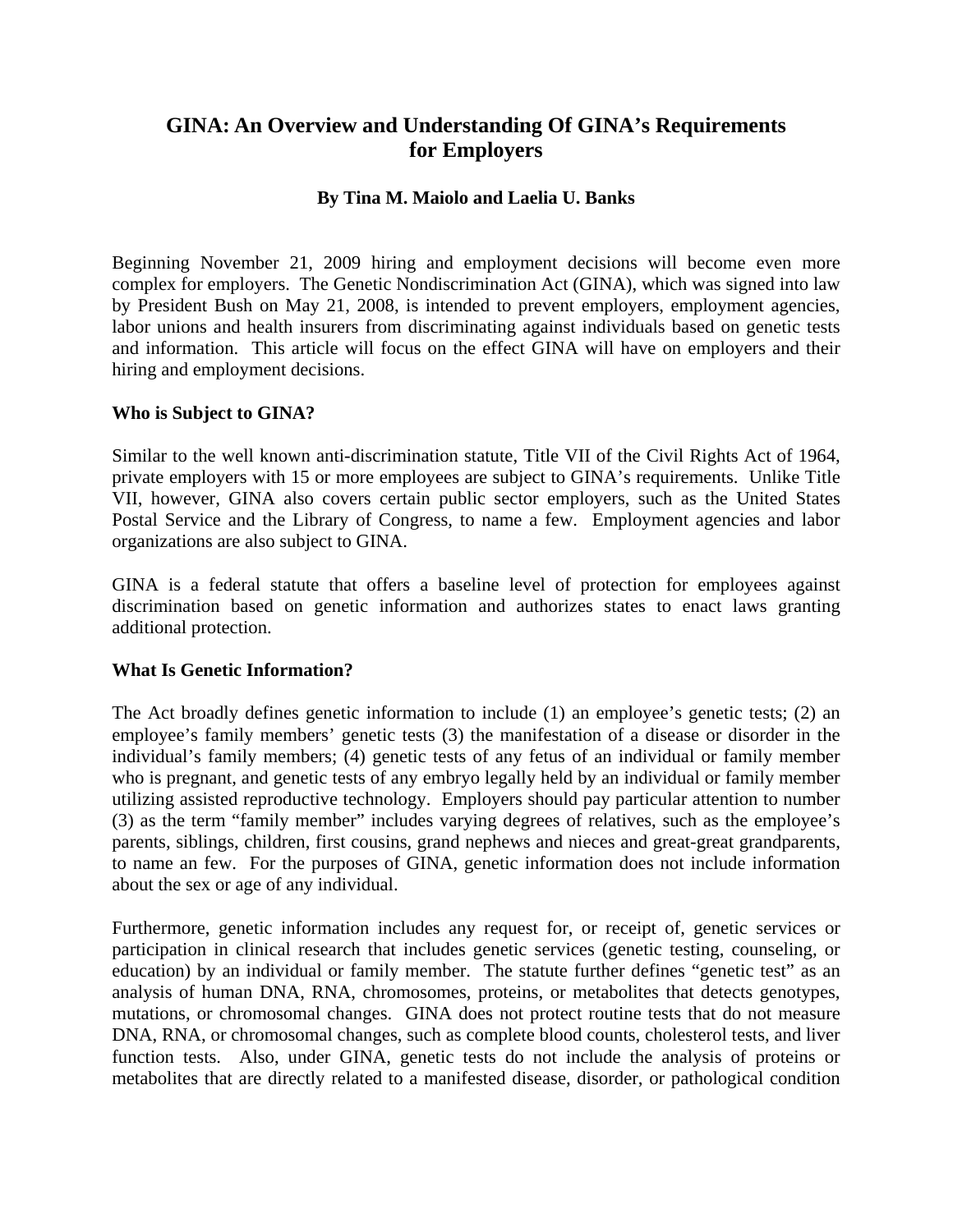that could reasonably be detected by a health care professional with appropriate training and expertise in the field of medicine involved.

## **What Acts Are Prohibited Under Gina?**

GINA, like Title VII, prohibits discrimination in hiring, termination, and decisions related to compensation, as well as other terms and conditions of employment. Specifically, it prohibits employers from requesting, requiring or purchasing genetic information on an employee or the employee's family members. There are, however, exceptions to this prohibition which an employer should be familiar with. Some limited examples of these exceptions include inadvertent requests or requirements for an employee's family medical history and family medical history information requested in compliance with Family and Medical Leave Act certification procedures.

Furthermore, when the exceptions, like the ones listed above, apply, the employer must keep the genetic information confidential. More specifically, when an employer maintains genetic information concerning and employee or family member, the employer must keep the information on separate forms and in separate files as a confidential medical record. These medical records can be disclosed under limited circumstances, such as at the employee's request, pursuant to court order, or to determine compliance with GINA and other non-discrimination statutes like the Family Medical Leave Act. Genetic information is also subject to HIPPA privacy requirements.

GINA also protects employees from retaliation for opposing or complaining about unlawful employment practices and it protects it employees from retaliation for filing a GINA claim.

## **What are the Remedies Under GINA?**

GINA's remedies are much like those in Title VII. An employee can recover compensatory damages, which are capped at \$300,000 for employers with 500 or more employees, and punitive damages, which have no cap. An employee can also be entitled to recover back pay, reinstatement and attorney's fees.

## **What Does GINA Mean For Employers?**

Employers need to be familiar with the Act's requirements to ensure that their business is in compliance with GINA as well as any similar state laws, since it is possible the state law will afford an employee more protection than the federal law. Furthermore, employers will need to assess their compliance with GINA in relation to their obligations under other employment antidiscrimination laws such as ADA, FMLA and PDA.

Finally, GINA can mean more complicated hiring and firing decisions for employers.

Consider these examples: